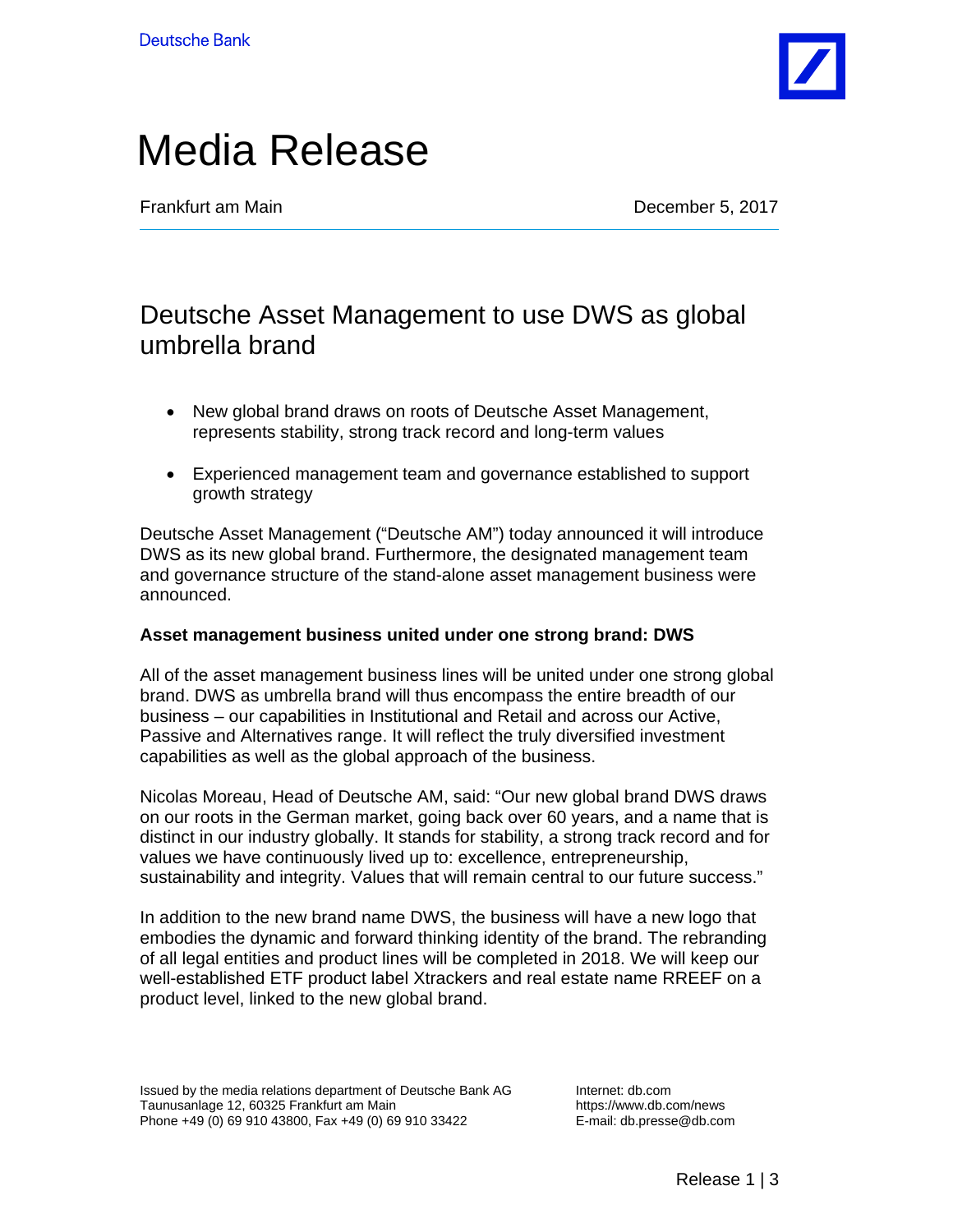### **Governance to support strategy**

In the future, Deutsche AM will operate within a GmbH & Co. KGaA (Kommanditgesellschaft auf Aktien) legal structure. This structure will enable operational autonomy for Deutsche AM to support its growth ambitions while giving Deutsche Bank continued oversight to meet its regulatory requirements. The new structure will come into effect in Q1 2018.

Nicolas Moreau said: "We want to unlock the full potential of Deutsche AM to facilitate growth. Our future legal structure demonstrates the long-term commitment of Deutsche Bank to our business while giving us the operational autonomy to advance our growth strategy."

Karl von Rohr, Chief Administrative Officer of Deutsche Bank, will become Chairman of the Supervisory Board of Deutsche AM within the new structure. This board will comprise independent members, other shareholder representatives and employee representatives. The exact composition of the Supervisory Board will be determined in due course.

#### **Experienced and stable management team**

The designated management team – under the structure Managing Directors of Deutsche AM Management GmbH, the General Partner of the KGaA – will also commence its work in Q1 2018. Its members have an average of 23 years' industry experience, and of 14 years at Deutsche AM or Deutsche Bank Group.

The designated Managing Directors are Nicolas Moreau (Chief Executive Officer and Chairman of the Managing Directors), Claire Peel (Chief Financial Officer), Jon Eilbeck (Chief Operating Officer), Nikolaus von Tippelskirch (Chief Control Officer), Stefan Kreuzkamp (Chief Investment Officer and Co-Head, Investment Group), Pierre Cherki (Co-Head, Investment Group), Bob Kendall (Co-Head, Global Coverage Group), Thorsten Michalik (Co-Head, Global Coverage Group). Half of the management team, including the CEO, will be based in Frankfurt.

As Chief Control Officer Nikolaus von Tippelskirch will have functional responsibility for Legal, Compliance, Risk, Governance and legal entity management. He has been with Deutsche Bank for 18 years in a number of senior roles, most recently as Global Head of Incident and Investigation Management.